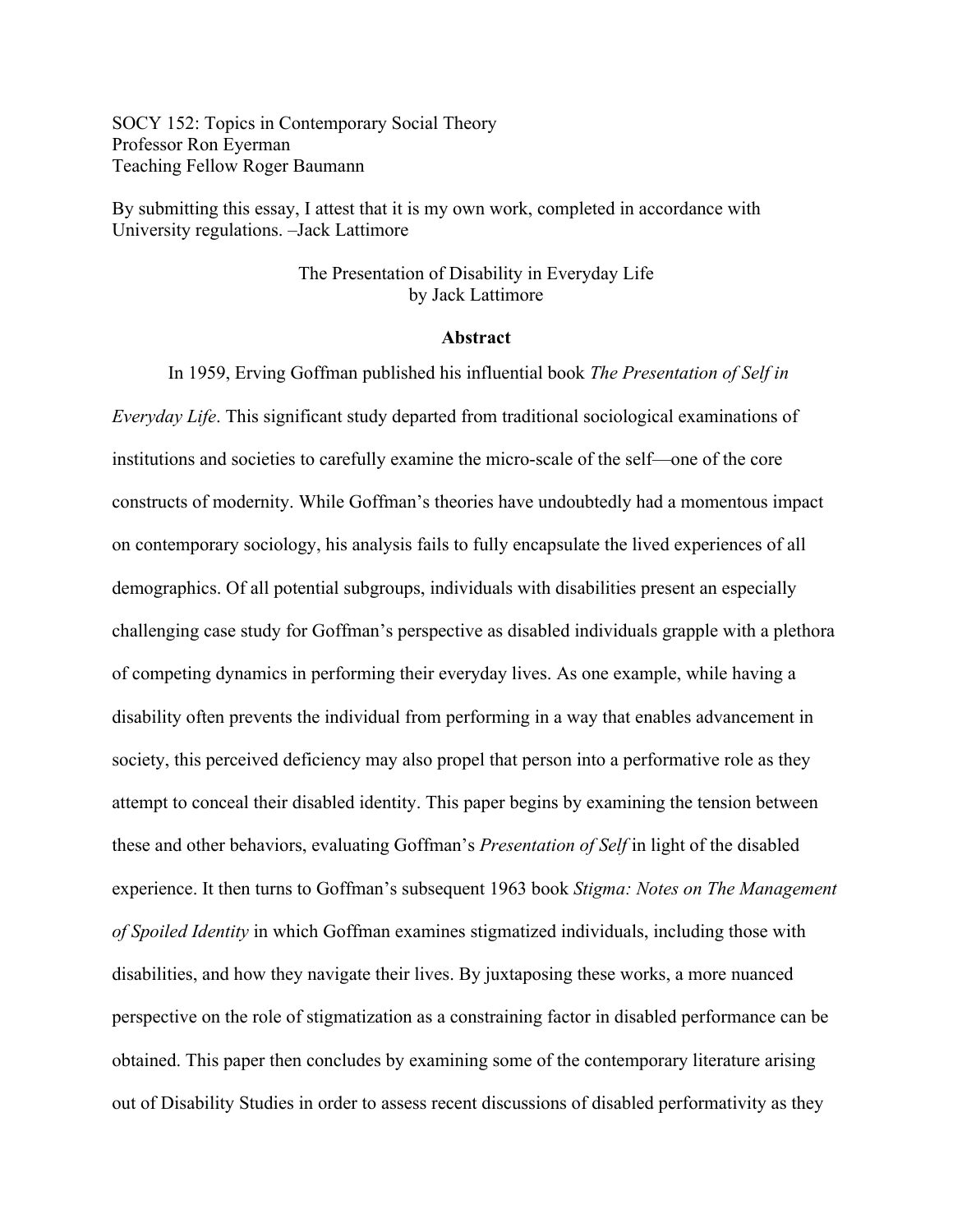relate back to Goffman's work. Suggestions will be given for modifications to Goffman's original work to enable it to better describe individuals with many intersecting identities as well as directions for future research of disabled experiences.

#### **An Initial Evaluation of Goffman's Work**

Goffman (1959) highlights many of the key concepts of his theory within his first chapter on "Performances." In this initial set-up, Goffman tends to universalize his statements, indicating that they apply to all types of individuals whether privileged or marginalized, whether in the United States or across the world, whether the person is thriving or suffering. While Goffman recognizes each group may perform with different motives, he fails to deeply acknowledge that the ability to perform is itself a privilege and one which is not afforded to many individuals with disabilities.

An early example from Goffman illustrates this point. In the first chapter, Goffman (1959) discusses a "natural movement back and forth between cynicism and sincerity" in which there exists a "kind of transitional point that can be sustained on the strength of a little selfillusion" (pp. 21). Yet claims of this nature are vastly more complex for an individual with a disability, whether physical, mental, or developmental. Beginning with the simpler case of someone with noticeable physical disabilities, those disabilities will be instantly observed by anyone interacting with that person. The individual with the disability doesn't necessarily have the privilege of "self-illusion," at least with respect to their disability, as there are finite physical limitations to their capacities. As a result, for these individuals, there is a much more reactive component to their interactions. In other words, individuals must somehow decide that, given that their disability will inevitably be others' first impression, how will they react in social situations? An array of reactive mechanisms exists to minimize the person's disability, from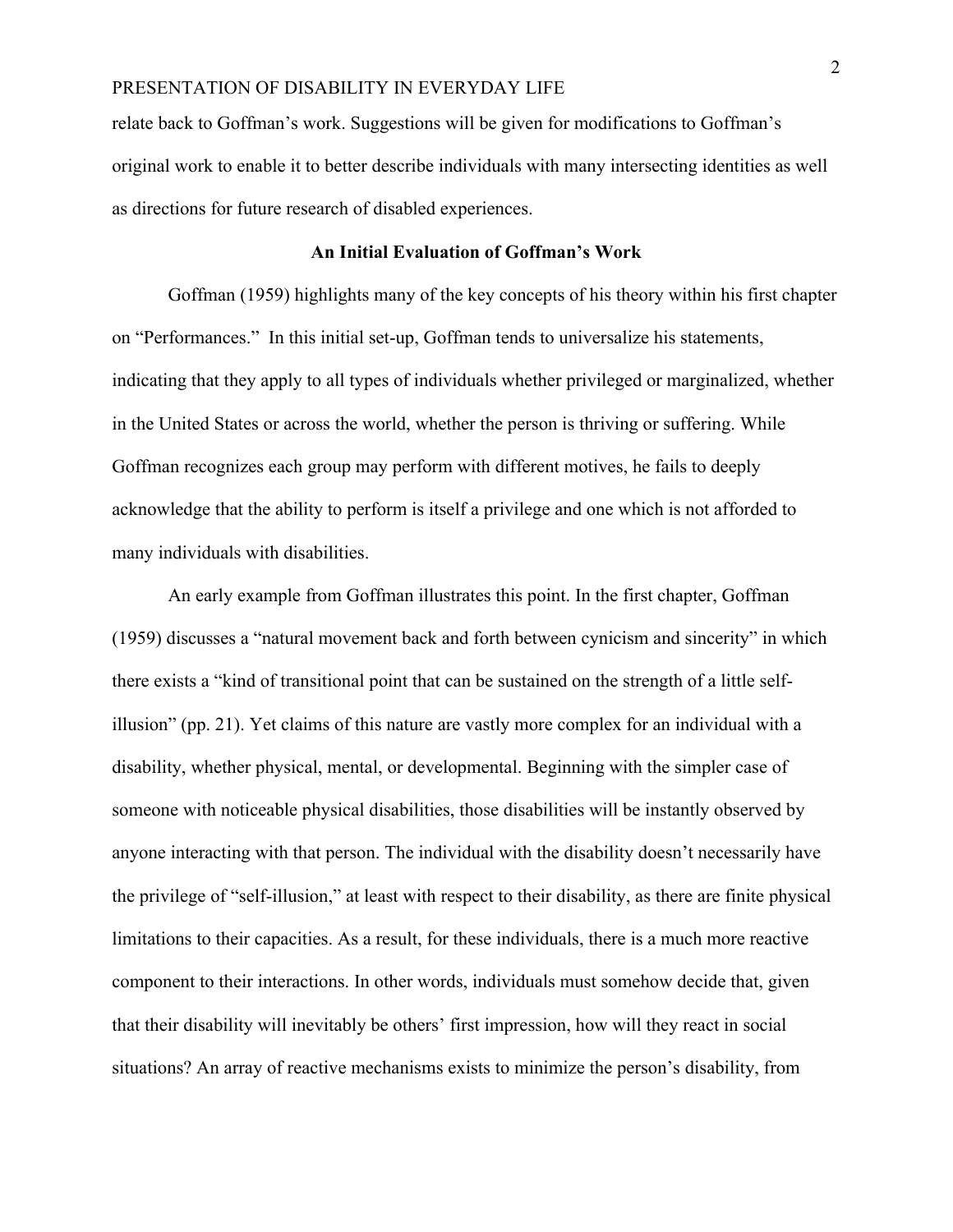indicating ability via other means (such as eloquent speech or charisma) to making selfdeprecating jokes to establish a sense of comfort with regard to their disability. None of these acts have the ability to proactively shape the initial impression, but rather anticipate other parties' impression-making and react in order to reformulate those preliminary judgments in a more positive light.

Goffman's first chapter proceeds to lay out several other fundamental concepts that guide the rest of his book. For instance, Goffman (1959) presents notions like the "front," "dramatic realization," "idealization," "expressive control," and "mystification," yet each of these core concepts substantially differs for those with physical disabilities (pp. 22, 30, 34, 51, 67). As an example, Goffman (1959) briefly discusses how "appearance and manner may tend to contradict each other" and that even when breaking molds, one must simply select among "several wellestablished fronts" (pp. 27). For individuals with disabilities, much more tension inherently exists in these interactions than for able-bodied individuals. Mainstream society sets very low expectations for people with disabilities, meaning that individuals with disabilities who achieve conventional measures of success must continually justify themselves to others. One normative assumption that frequently occurs is that the person succeeded due to others' pity in lieu of their own merit. As a result, appearance and front may occasionally jar for most individuals, there is an almost constant dissonance for people with physical disabilities.

For disabled individuals, similar tensions pervade Goffman's other foundational concepts, and these issues only accumulate further with the progression of Goffman's argument. For instance, much of Goffman's later discussion hinges on the notion of a team—"a set of individuals whose intimate co-operation is required if a given projected definition of the situation is to be maintained" (pp. 104). As such, he discusses the intricacies of roles one can play both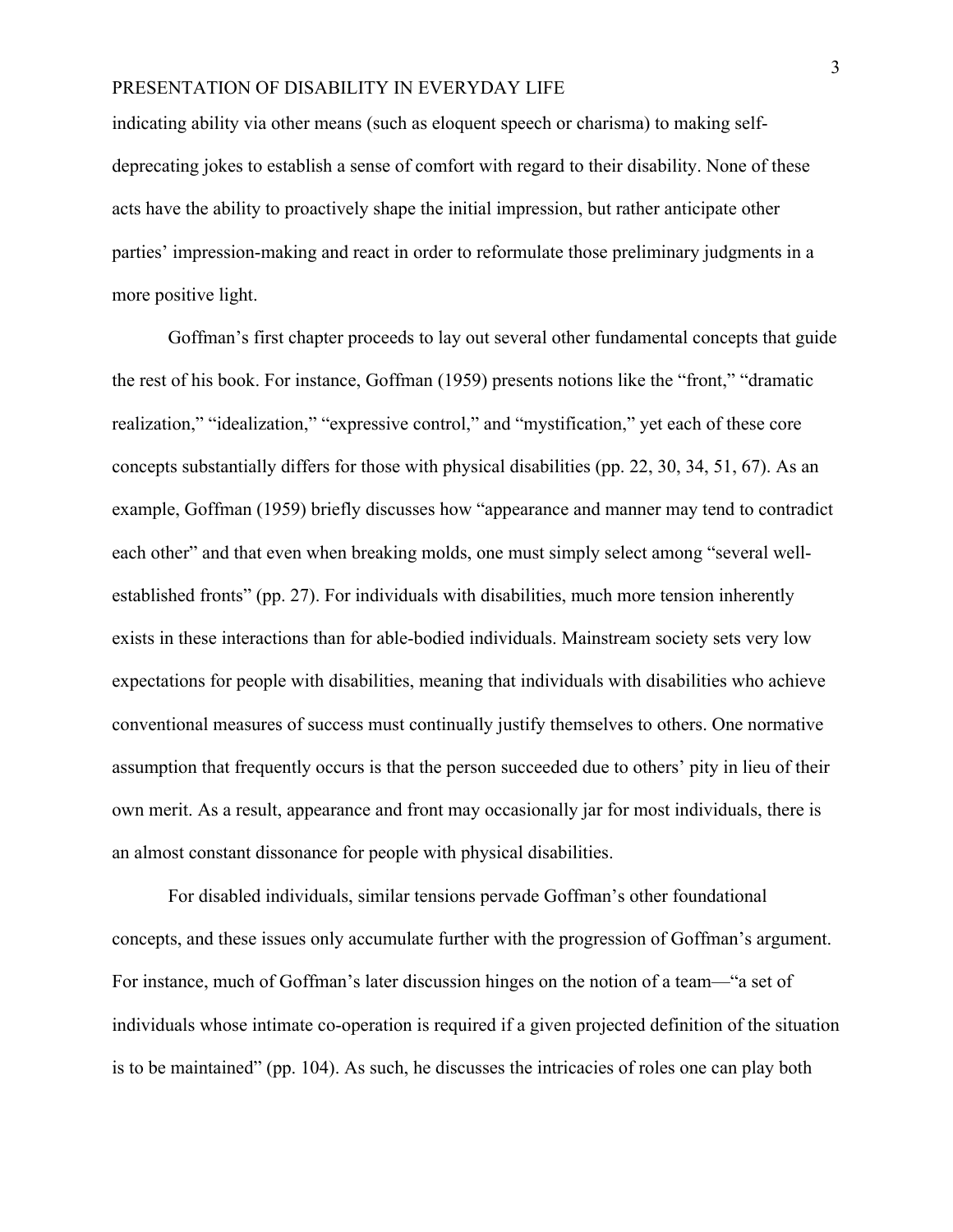inside and outside of the team, yet he doesn't directly acknowledge the challenges that individuals, such as those with disabilities, face in initial team formation. As a consequence of ostracization and rejection, people with disabilities must struggle much more to present a unified front due to the lack of fellow team members. This failure to operate in larger social settings and associations compounds their difficulties in individualized and personalized interactions.

Most of this analysis has emphasized the failure of Goffman's work to fully depict the lives of those with physical disabilities, yet ramifications can be even more severe for those with mental or developmental disabilities. Part of the challenge stems from much of mainstream society's refusal to validate those types of disabilities, instead imagining that individuals can simply choose to alter their behavior. For these people, their disability ensures that the types of conventional realignment Goffman discusses in his chapter on "Communication Out of Character" are frequently impossible. Goffman elaborates to describe "unmeant gestures, inopportune intrusions and faux paus" as being "sources of embarrassment and dissonance" which "threaten" the "reality sponsored by the performers" (pp. 210, 212). This conclusion may not be accurate for people with severe mental or developmental disabilities who often either realize a behavior that they cannot control or fail to recognize violations of societal norms entirely.

A 2017 study of friendships for adolescents with autism provides an example of how these dynamics can function in real life. Psychologists O'Haban and Hebron (2017) studied three students with autism who all "expressed a desire for friendship and reported having experienced loneliness" (pp. 2). For one of the students, Max, a school resource officer, reported that, "Talking to people, being with people; he does try to, he probably tries too hard, which is why he annoys people so much because he doesn't understand the rules…and he's very immature in the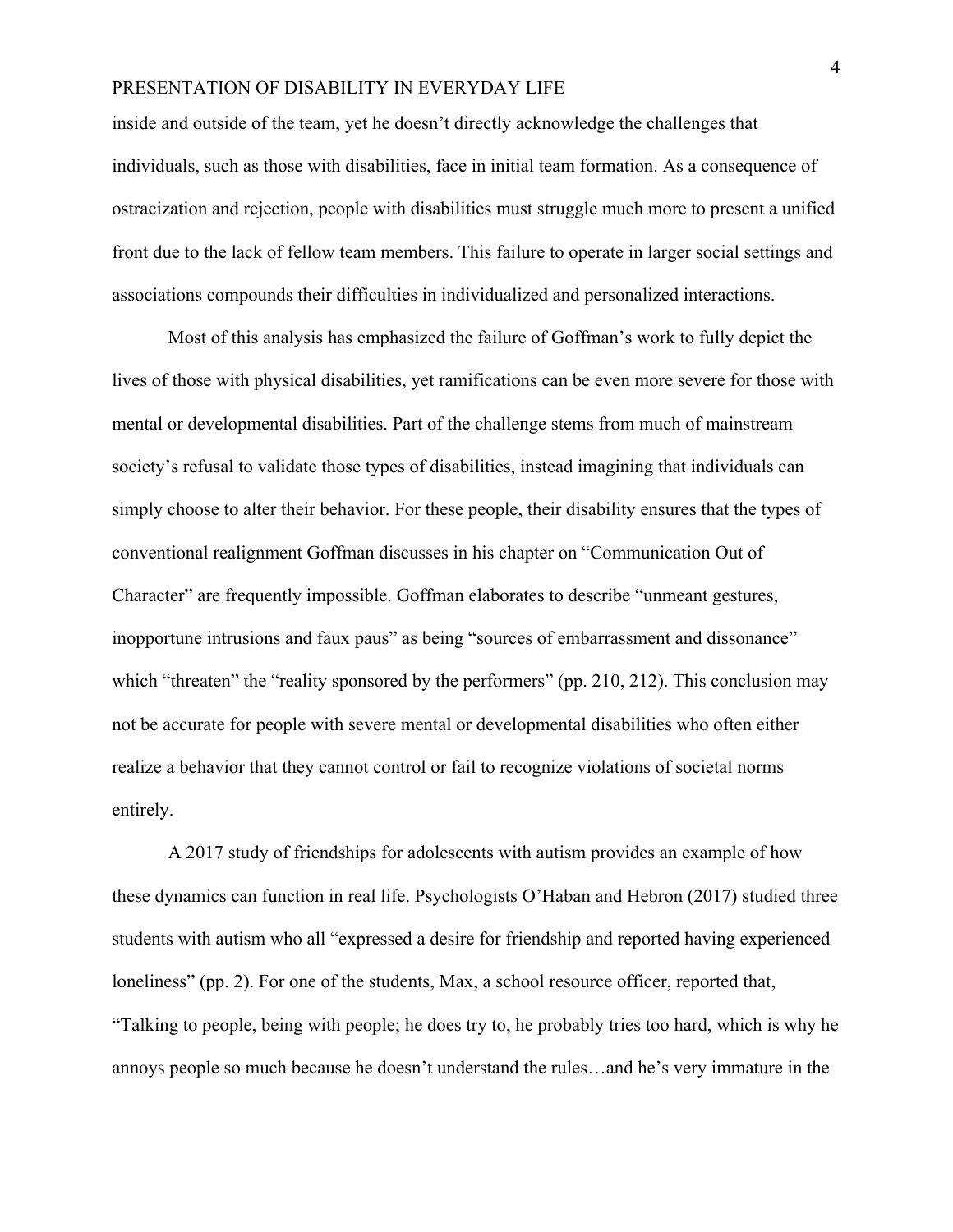ways he tries to interact" (p. 16). This immaturity, which according to Goffman's theory would serve as an occasional source of embarrassment for developmentally typical individuals, determines Max's constant state of being. The desire for team formation and peaceful coexistence remains, but, for individuals like Max, the actualization is near impossible.

These relationship dynamics often deteriorate over time as individuals realize that they cannot perform in a way that enables them to develop meaningful friendships. For Aaron, another student with autism, his support worker commented that, "He's…become more socially isolated…because of a developing awareness that [other students are] not very nice to him, without a developing awareness of how to change that relationship" (pp. 17). Goffman's ideas, which center around individuals developing a basic framework of the world and adapting their performances accordingly, fail to function for individuals like Aaron who develop an increasing comprehension of others but remain unable to alter their own behavior. Eventually this disconnect between understanding and behavior leads to a more general result that for individuals with autism, "older age is associated with a greater risk of friendships becoming less reciprocal" (pp. 17). Consequently, while developmentally typical individuals may be able to realign and recover from embarrassment, people with developmental disorders frequently remain in a state of isolation and confusion as they fail to reach their goals of team formation.

This initial evaluation of Goffman's work in light of the experiences of individuals with disabilities indicates the need for a modified paradigm for disabled performativity. People with disabilities often feel the same desire to perform but lack the ability, struggle with initial impression management, and must overperform to counterbalance their disabled identities. In order to glean deeper understanding of how Goffman's theories can be reinterpreted in light of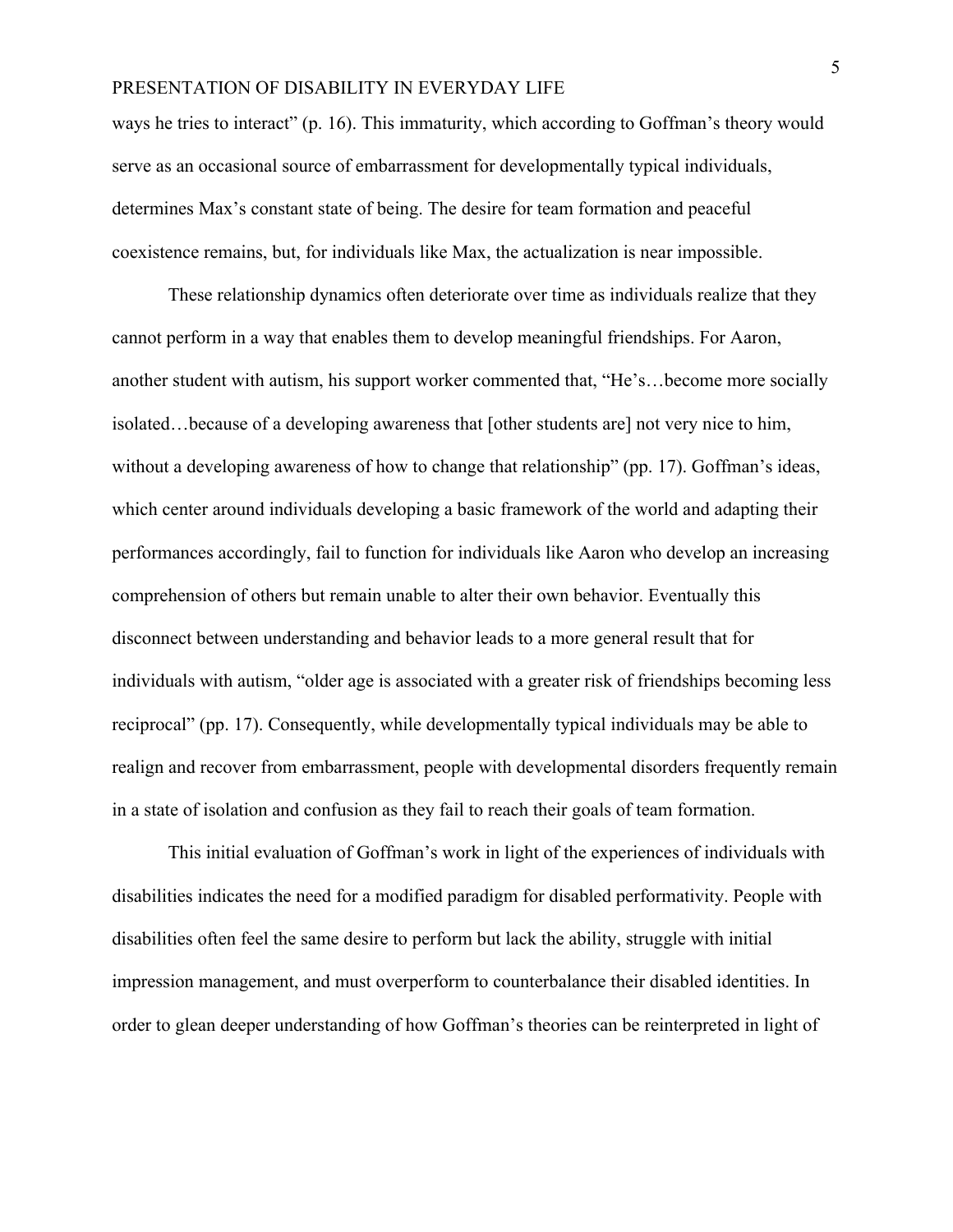disabled experiences, the next section turns to Goffman's work on stigma and violation of social norms.

#### **Goffman's** *Stigma* **and its Relation to Disabled Performativity**

Goffman begins his 1963 work, *Stigma*, by expressing notions of stigma as part of society's "means of categorizing persons" which manifests itself in "a language of relationships" (pp. 2-3). Goffman further elucidates these "relationships" by examining "mixed" social interactions between able-bodied, neurotypical individuals and people with disabilities who must maintain a constant cautiousness due to the uncertainty of others' reactions (pp. 13-16). These notions of uncertainty and ambiguity have been previously discussed as contradicting Goffman's prior work on performance and performativity, for stigmatized individuals have highly constrained choices in how they present themselves to others.

Goffman later explores the realm of personal identity and documentation, which help to provide a more institutional framework for disability and performance. He gives the example of "British ex-mental patients" who are unable to succeed "as ordinary job applicants" because of "unstamped gaps" on their "National Insurance cards" (pp. 61). These individual interactions which have been discussed then transform into institutionalized labels and designations of disability. This institutionalization results in blocking disabled individuals from performing certain societal roles or achieving conventional success even if they are capable of doing so.

Goffman later pivots back to more informal judgment systems via his discussions of ingroup and out-group identity in which society's "tactful acceptance" has predefined limits. Goffman presents the example of a heavily disabled man who sought to climb stairs to a restaurant on his knees only for the waitstaff to tell him that the establishment couldn't accommodate someone like him (pp. 120-121). Goffman indicates that these dynamics lead to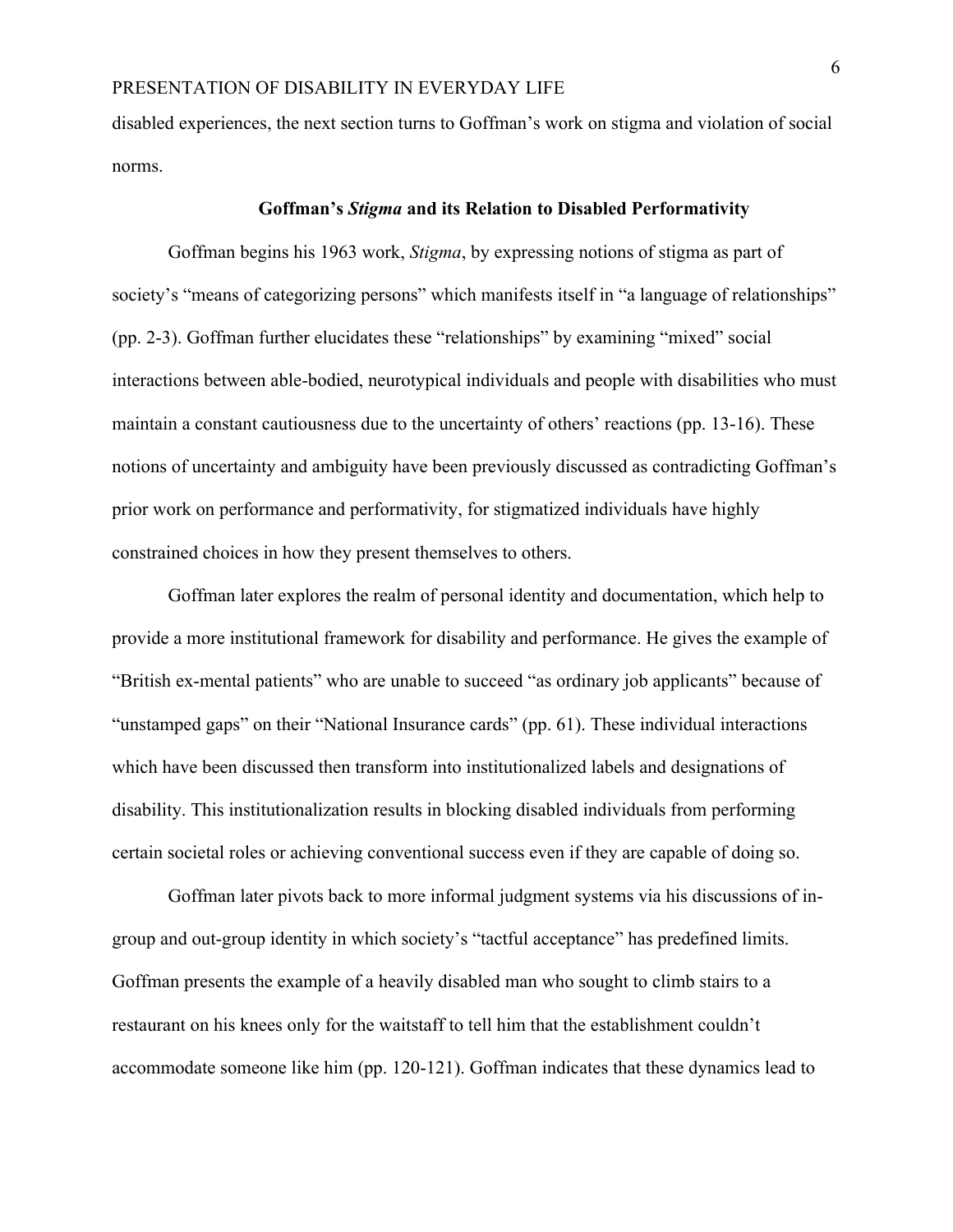what he labels "phantom normalcy"—one must simultaneously feign normality and keep enough distance from others that they lack the closeness to fully observe the individual's struggle or difficulty.

A personal example of this phenomenon helps to further elucidate some of these dynamics. Around a semester ago, I was at a dining hall with a friend with a visible physical disability and another friend who doesn't have this disability. The friend with the disability was attempting to get food for himself which provoked a response from the dining hall worker, "Why don't you get your able-bodied friend to help you?" This moment perfectly illustrates Goffman's discussions of stigma and its relations to performativity. This friend was attempting to perform an everyday task which demanded a higher level of exertion than it would require without a disability. Yet the comment from the dining hall worker recalled him from this moment of normality to a state of being othered—a reminder that he was not "normal" from this person's perspective. These kinds of attempts to manage impressions and fit within societal conventions are frequently thwarted for people with disabilities by individuals who constantly remind them of their purported limitations.

One final vital concept that Goffman (1963) discusses and which relates to performativity is the notion of professionalization and the "normal-deviant" (pp. 130). Goffman indicates that when some stigmatized individuals climb into professional society, they may split themselves between "the ideals of the normal" when representing themselves to mainstream society and "native dialect, gesture, and expression in humorous caricature of their identity" when engaging in in-group interactions (pp. 134-135). A few of Goffman's points have relevance here—the first being that the process of professionalization is frequently sanitized such that only people who can feign normalcy relatively well can reach privileged positions within societal structures. FDR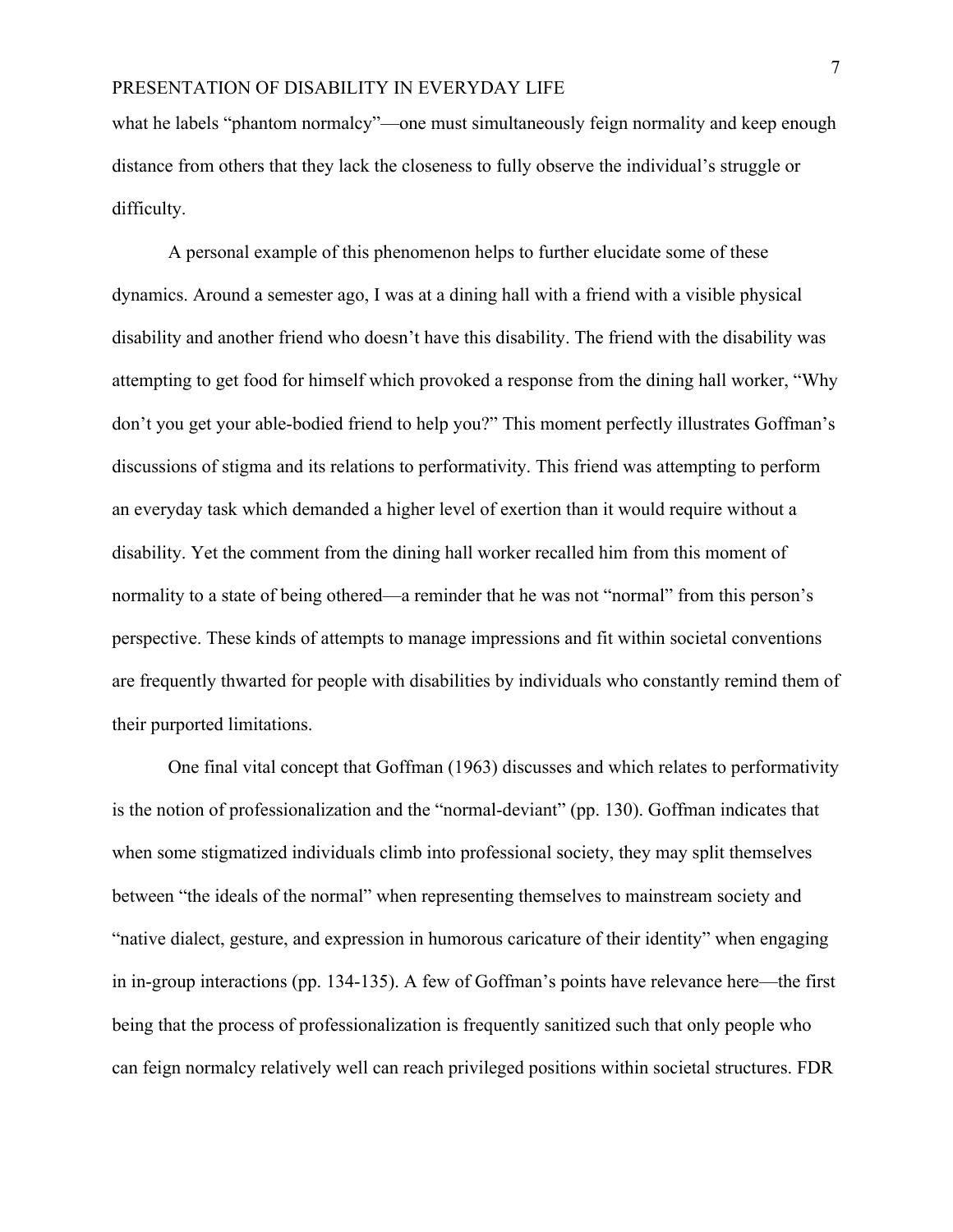provides a prominent historical example as he sought to conceal his disability from the public sphere in order to maintain his grasp of the presidency. Secondly, Goffman's work on performance may inform his ideas on stigma which may not be entirely accurate. Rather than people attempting a "humorous caricature," an alternative and more plausible theory is that individuals with disabilities simply change the nature of their performance based on the context in which they find themselves.

This evidence indicates that Goffman's own work on stigma is highly applicable to his ideas on performance and self-presentation, yet Goffman himself mostly failed to explicitly establish those interconnections. While stigmatized individuals, such as those with disabilities, still attempt to perform normalcy, both individual and institutional constraints greatly limit their agency.

#### **Contemporary Work in Disability Studies and Performance**

Since Goffman's works on performance and stigma, contemporary research has further developed ideas of how performance and self-presentation apply to disabled identities. For instance, Darling (2013) discusses the new realm of social media and how it enables some individuals with disabilities to conceal those identities in that sphere (pp. 100). Consequently, disabled individuals may change self-identification and presentation when interacting online even more than able-bodied, neurotypical people. Darling (2013) then moves to discuss "performativity" research within the realm of gender and calls for similar investigations into the under-investigated area of disability (pp. 103). Performativity is still a relatively new framework for viewing these issues but one which has significant potential for a better understanding of disabled experiences.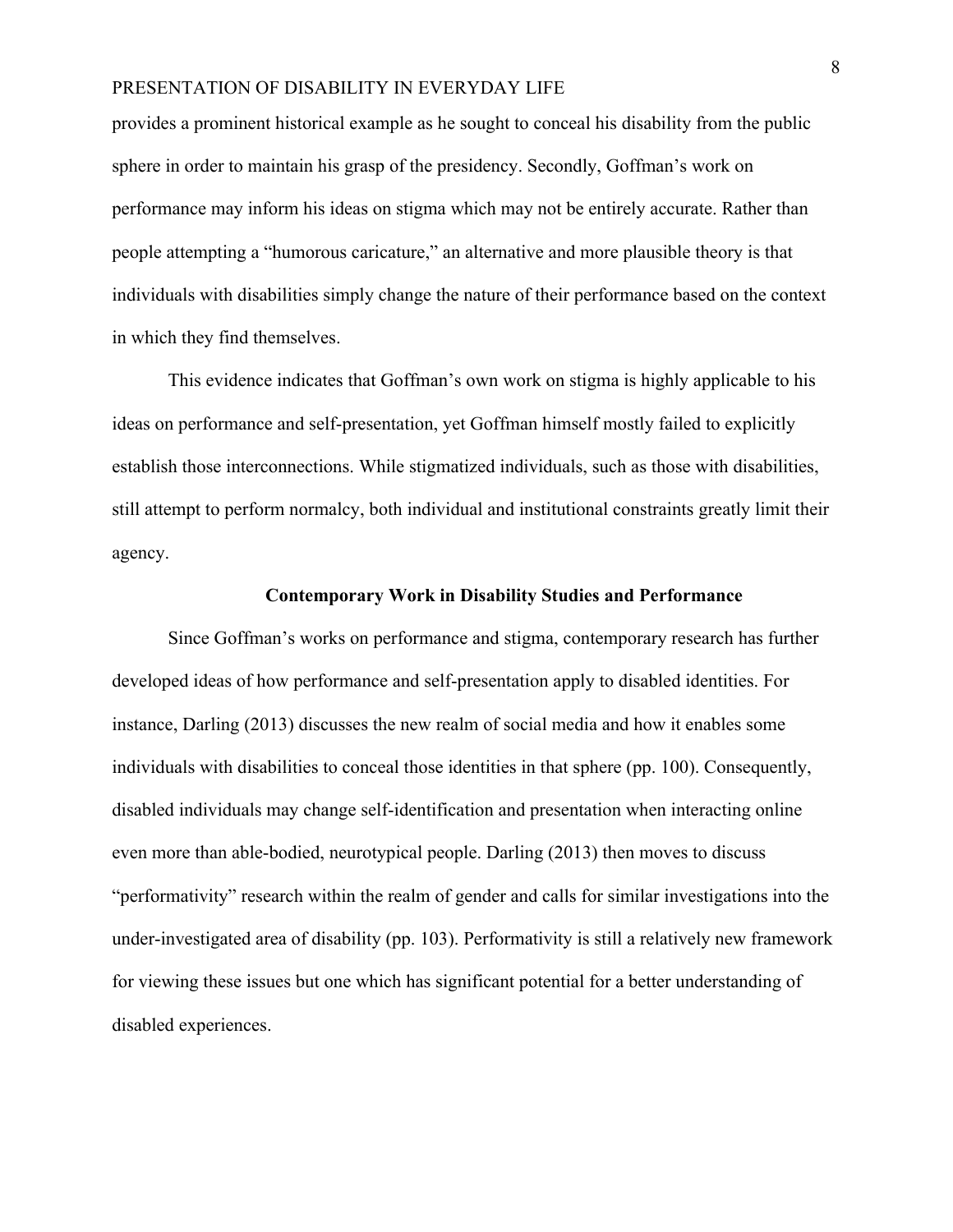Other contemporary research on this topic is contained in the 2005 anthology *Bodies in Commotion: Disability & Performance*. For instance, Tanya Titchkosky in her essay "Looking Blind" highlighted her experiences with others perceiving her as blind in spite of her ability to see. For instance, she describes an experience of taking her friend's guide dog home on the subway. A man, upon observing the dog, assumed blindness, took her arm, and pulled her towards the subway. Titchkosky (2005) discusses her refusal to say the words "I can see" even as she tried to assert her own competence in general terms to the man as it would violate a "takenfor-granted norm of public life…that you are who you appear to be" (pp. 220-221). This experience accompanies other even more drastic examples in which Titchkosky's own friends treated her as blind due to her appearance despite knowledge of her sightedness. Titchkosky concludes her piece by reflecting on the "liminality" and "in-betweeness" of disability in which individuals occupy "a limbo between the expectations of normality and the necessity of alterity" (pp. 225, 227). Titchkosky's experiences and ultimate conclusion fit well within the established framework of Goffman's *Stigma* as it relates to performativity (i.e. disabled individuals have complex relationships to normality in which they attempt to enact the normal and mainstream but struggle to do so successfully, eventually occupying a "[liminal]" space).

In "Disrupting a Disembodied Status Quo," Connolly and Craig (2005) describe similar dynamics in an invisible theater project. In a large introductory disability studies lecture, the instructor had someone with a chronic pain disability walk into class slowly and sit down. The man then interrupts the class to ask the teacher to make the font size bigger as he cannot read it. She refuses and suggests that he moves closer; meanwhile, another student is scripted to make a demeaning comment about the person (pp. 247-248). Afterwards the class debriefed and discussed "the inconvenience, messiness, and uncontrollable character of disability," which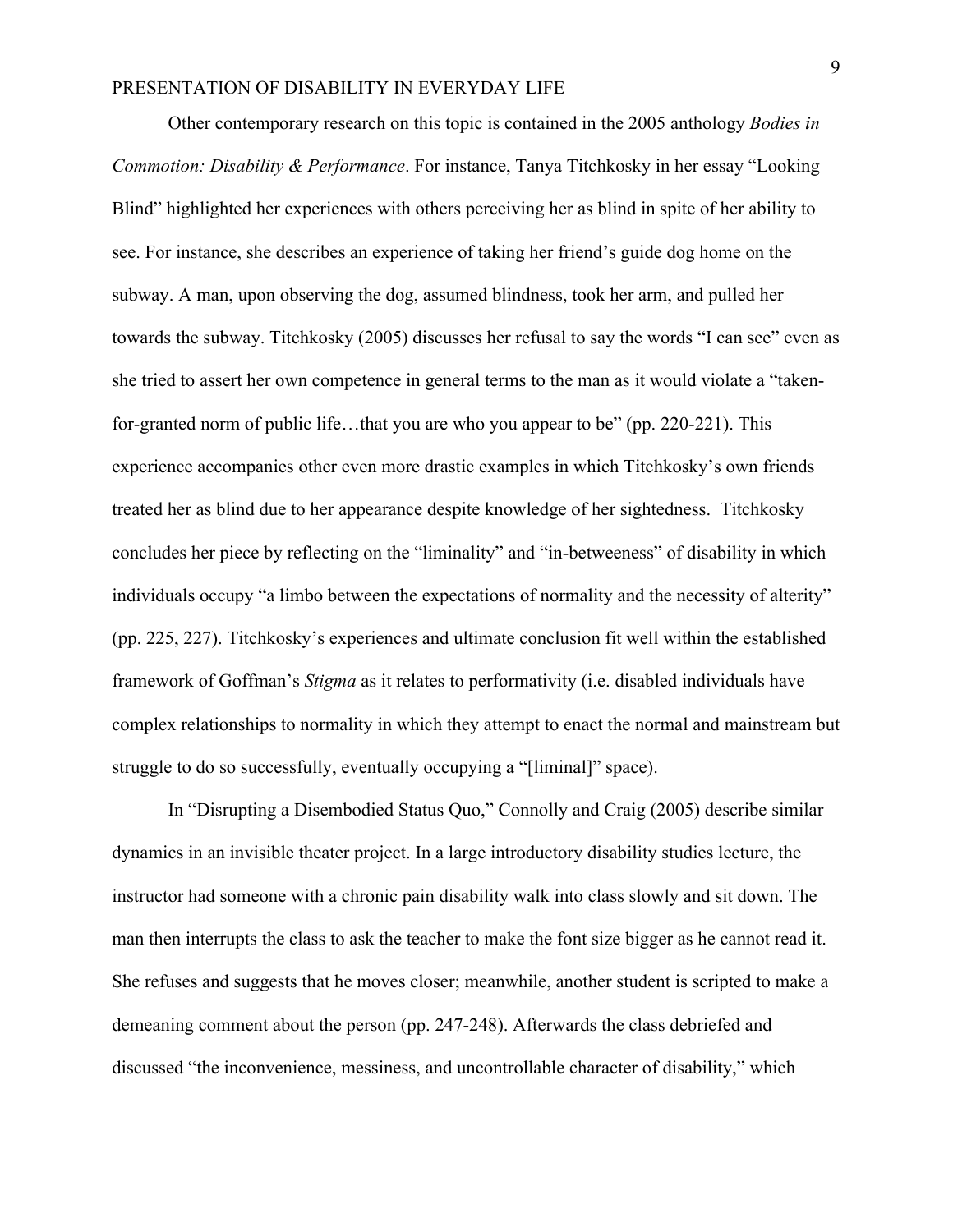starkly differs from "institutional" norms and expectations of "pace, productivity, and unquestioned uniformity" (pp 250-251). These students' struggle to grapple with this "messiness" indicates the extent to which institutional norms have become ingrained within them. Those with disabilities experience significant burdens in having to perform in accordance with those norms and ensure others' comfort even when they are not capable of doing so as already discussed with Goffman's notion of phantom normalcy.

# **Conclusion: Towards an Intersectional Theory of Performativity and Self-Presentation**

One of the essays in *Bodies in Commotion* adds additional nuance to the mechanisms of disability by analyzing it in conjunction with gender expression. The essay—Manderson and Peake's "Men in Motion"—discusses how men struggle with disabled identities through losing their sense of masculinity and sexuality. Rather than assuming the traditional masculine position of control, men found themselves being objectified and losing status upon acquiring a disabled identity (pp. 236-238). Manderson and Peake discuss paraplegic sports as one mechanism through which men can regain a sense of control over both their bodies and masculinities (pp. 240-241).

 The wider point to be extrapolated from this essay is that humans are complex composites of many backgrounds and identities. As a consequence, performing disability will manifest itself in very distinctive ways depending on the individual's other attributes/identifiers and the community in which they reside. To truly understand disabled performativity or racial performativity or class performativity or gender performativity, one must invoke a nuanced, intersectional framework which recognizes that the individual is not confined to merely a single identifier.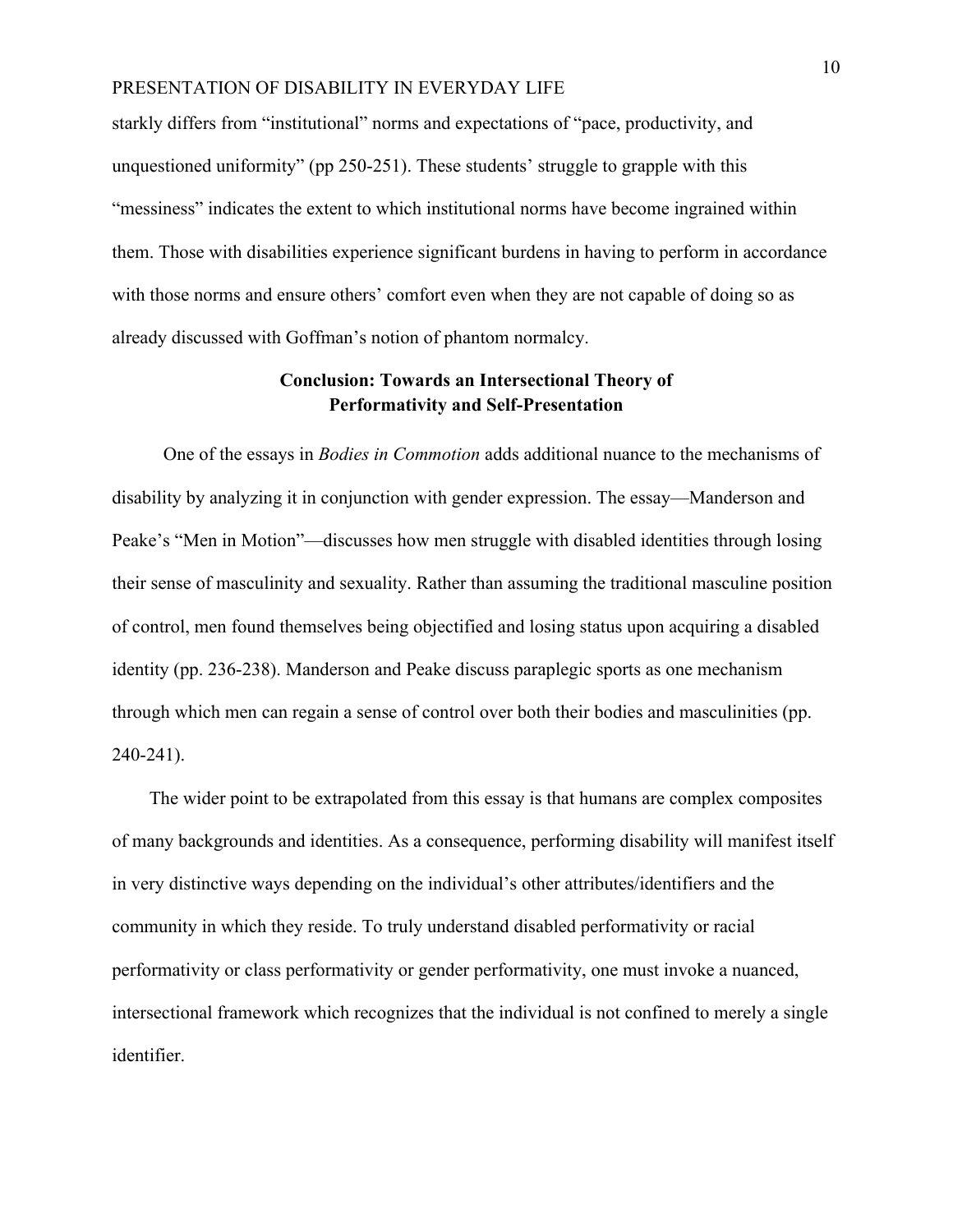Not only should future researchers maintain awareness of intersectional identities, but they should also reflect critically on ways in which performativity can interact with other sociological and psychological constructs. One such notion that has received significant attention in recent years is that of "stereotype threat" in which individuals tend to conform to stereotyped expectations of themselves (American Psychological Association 2016). These types of frameworks and constructs could make a significant impact on the future of performativity research. Using the example of stereotype threat, the combination of these two constructs could enable a deeper understanding of the mechanisms which lead individuals to subconsciously perform certain stereotypes.

 Ultimately, the application of concepts like performativity and self-presentation to identifiers such as disability continues to be a relatively new area of study. This paper indicates some of the challenges of this research and ways in which Goffman's original notions of performance must be adjusted for those living with disabilities. Future research should examine these questions with a greater variety of intersectional lenses in order to develop a more comprehensive understanding of disability issues.